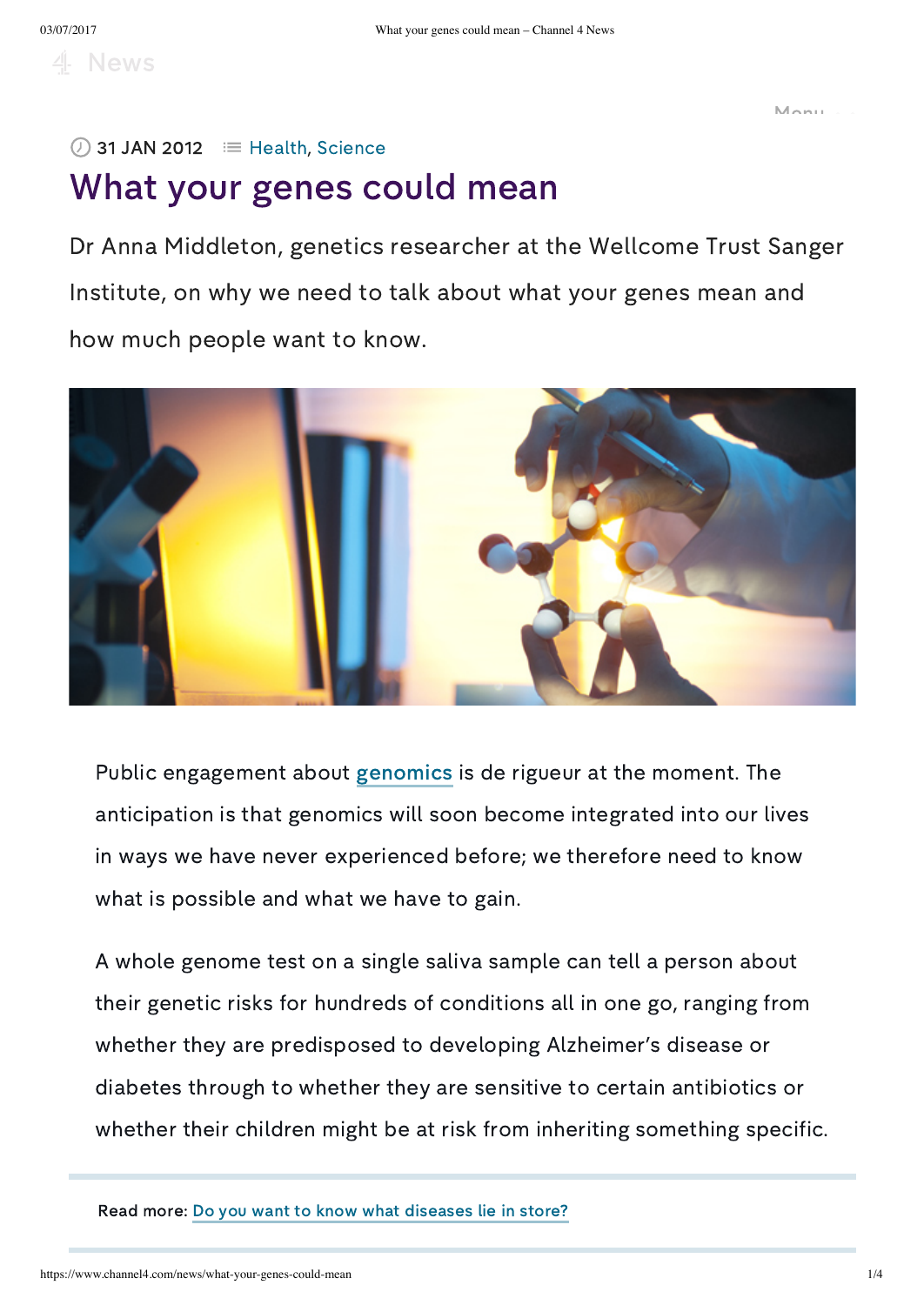The Human Genomics Strategy Group have reported recently on the steps the NHS needs to take to embrace genomic [technologies.](http://www.channel4.com/news/nhs-off-the-pace-in-genetic-research) In parallel with this, genomic researchers, who traditionally would conduct their research on anonymous samples, are facing increasing pressure to share genomic findings with the volunteers who provided the samples.

With the enthusiasm for the NHS to start implementing genomic testing and the shift in thinking about genomic testing in a research setting there is now an urgent need to understand what the public and professionals want in terms of feedback of genome data. With this in mind we at the [Wellcome](http://www.sanger.ac.uk/) Trust Sanger Institute have designed an international social sciences study that explores some of the ethical implications of whole genome evaluation and asks people: what would you want to know?

The anticipation being that genomics will soon become integrated into our lives in ways we have never experienced before.

We use an online questionnaire containing 10 short films, which describe the ethical issues surrounding feedback of genomic information. Participants then tick boxes in a series of brief questions. Anyone can participate (e.g. lay members of the public, research participants in whole genome studies, genomic researchers and health professionals etc) and it takes about 20 mins to complete the survey.

Take the [questionnaire](http://www.genomethics.org/) - click here